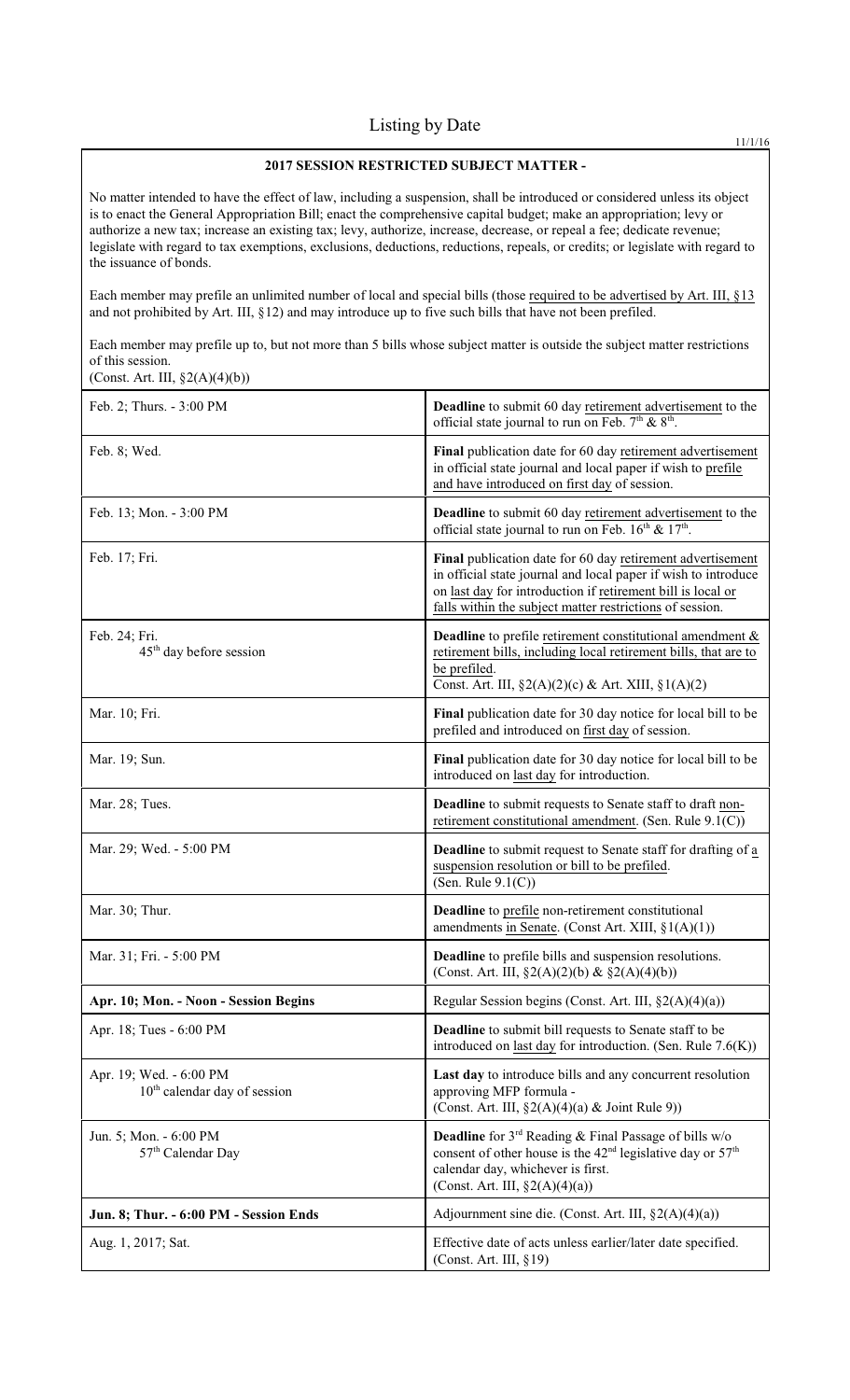## **2017 Session - Restricted Subject Matter**

No matter intended to have the effect of law, including a suspension, shall be introduced or considered unless its object is to enact the General Appropriation Bill; enact the comprehensive capital budget; make an appropriation; levy or authorize a new tax; increase an existing tax; levy, authorize, increase, decrease, or repeal a fee; dedicate revenue; legislate with regard to tax exemptions, exclusions, deductions, reductions, repeals, or credits; or legislate with regard to the issuance of bonds.

Each member may prefile an unlimited number of local and special bills (those required to be advertised by Art. III, §13 and not prohibited by Art. III, §12) and may introduce up to five such bills that have not been prefiled.

Each member may prefile up to, but not more than 5 bills whose subject matter is outside the subject matter restrictions of this session.

Const. Art. III,  $\S2(A)(4)(b)$ 

| $\sim$ unst. The III, $X\sim$ (Ty(T)(U)                                                                                                                                                                                                                                                                                                                                                                                                                                                                                           |                                                                                                                                                                                                                                                                                                                                                                                                                                                                                      |  |
|-----------------------------------------------------------------------------------------------------------------------------------------------------------------------------------------------------------------------------------------------------------------------------------------------------------------------------------------------------------------------------------------------------------------------------------------------------------------------------------------------------------------------------------|--------------------------------------------------------------------------------------------------------------------------------------------------------------------------------------------------------------------------------------------------------------------------------------------------------------------------------------------------------------------------------------------------------------------------------------------------------------------------------------|--|
| <b>SESSION DATES</b><br>Begins: Noon, Apr. 10, 2017<br>Ends: No later Jun. 8; Thurs. - 6:00 PM                                                                                                                                                                                                                                                                                                                                                                                                                                    | 45 Legislative days within 60 Calendar days<br>(Const. Art. III, $\S2(A)(4)(a)$ )                                                                                                                                                                                                                                                                                                                                                                                                    |  |
| <b>NOTICE DEADLINES</b>                                                                                                                                                                                                                                                                                                                                                                                                                                                                                                           |                                                                                                                                                                                                                                                                                                                                                                                                                                                                                      |  |
| <b>60 Day Retirement Notice</b><br>(a) Feb. 8 - Wed.<br>NOTE: Local retirement<br>advertisements must run in local<br>official journal two times prior to<br>introduction - check local journal<br>deadlines for submission of ads.                                                                                                                                                                                                                                                                                               | Final publication date of retirement advertisement in official state journal<br>and local paper if wish to prefile $\&$ introduce retirement constitutional<br>amendments and retirement bills, including local retirement bills, on first<br>day of session.<br>(Const. Art. III, $\S2(A)(2)(c)$ & Art. XIII, $\S1(A)(2))$<br>Official state journal, "The Advocate", requires notice running on Feb. $7th$<br>& $8th$ to be submitted by 3:00 PM on Thursday, Feb. 2 <sup>nd</sup> |  |
| (b) Feb. 17 - Fri.                                                                                                                                                                                                                                                                                                                                                                                                                                                                                                                | Final publication date of retirement advertisement in official state journal<br>and local paper of a retirement bill that is local or if it falls within the<br>session subject matter restriction and is to be introduced on the last day for<br>introduction.<br>(Const. Art. X, $\S29(C)$ )<br>Official state journal, "The Advocate", requires notice running on Feb 16 &<br>17 to be submitted by 3:00 PM on Monday, Feb. 13th                                                  |  |
| <b>30 Day Local Notice</b>                                                                                                                                                                                                                                                                                                                                                                                                                                                                                                        | Local bills - two publication dates (Const. Art. III, §13(A))<br>Local bills creating security districts - three publication dates. (Const. Art.<br>III, $\S$ 13(B) and for required content of notice)                                                                                                                                                                                                                                                                              |  |
| (a) Mar. 10 - Fri.                                                                                                                                                                                                                                                                                                                                                                                                                                                                                                                | Final publication date for 30 day local notice of a bill to be prefiled and<br>introduced on the first day session.                                                                                                                                                                                                                                                                                                                                                                  |  |
| (b) Mar. 19 - Sun.                                                                                                                                                                                                                                                                                                                                                                                                                                                                                                                | Final publication date for 30 day local notice of a bill to be introduced on<br>the last day for introduction of bills.                                                                                                                                                                                                                                                                                                                                                              |  |
| DEADLINE TO SUBMIT LEGISLATIVE REQUESTS TO SENATE STAFF<br>Senate Rule 9.1(C) - requires that legislative requests be received by Senate Legislative<br>Services no later than 48 hours prior to prefile deadline.<br>Senate Rule 7.6(K) - requires 24 hr receipt of request for bill to be filed on last day for filing.                                                                                                                                                                                                         |                                                                                                                                                                                                                                                                                                                                                                                                                                                                                      |  |
| (a) Mar. 28 - Tues.<br>Constitutional Amendment                                                                                                                                                                                                                                                                                                                                                                                                                                                                                   | Deadline to submit requests to Senate staff to draft non-retirement<br>constitutional amendment for prefiling.                                                                                                                                                                                                                                                                                                                                                                       |  |
| (b) Mar. 29; Wed - 5:00 PM<br>Bills and suspension resolutions<br>(c) Apr. 18; Tues. - 6:00 PM                                                                                                                                                                                                                                                                                                                                                                                                                                    | Deadline to submit requests to Senate staff to draft bills and suspension<br>resolutions (including suspension resolutions outside subject matter<br>restriction) to be prefiled on Friday, March 31st.<br>Deadline to submit request to Senate staff to draft bills to be introduced on<br>April $19th$ (Senate Rule 7.6(K))                                                                                                                                                        |  |
| (a) Feb. 24; Fri. - 5:00 PM<br>(45 days before session starts)<br>$(b)$ Mar. 30 - Thur.                                                                                                                                                                                                                                                                                                                                                                                                                                           | PREFILE DEADLINES<br>Deadline to prefile retirement bills that are to be prefiled and retirement<br>constitutional amendments.<br>Deadline to prefile non-retirement constitutional amendments in<br>Senate. House computes in hours and accepts prefiling until noon, Friday,<br>March 31, 2017.                                                                                                                                                                                    |  |
| (c) Mar. 31; Fri. - 5:00 P.M.<br>(10 days before session starts)                                                                                                                                                                                                                                                                                                                                                                                                                                                                  | Deadline to prefile Bills. After the 5:00 P.M. deadline, each member is<br>limited to the introduction of five bills. (Const Art. III, $\S2(A)(2)(a)$ )                                                                                                                                                                                                                                                                                                                              |  |
| ION AFTER PREFILE DEADLINE - 5 bill limit                                                                                                                                                                                                                                                                                                                                                                                                                                                                                         |                                                                                                                                                                                                                                                                                                                                                                                                                                                                                      |  |
| (a) Apr. 19; Tues. - 6:00 PM Last day for introduction of bills after session begins (Limit of 5 bills/legislator) and the last day to<br>introduce a concurrent resolution adopting the <b>minimum foundation program formula</b> - Jt. Rule 9.                                                                                                                                                                                                                                                                                  |                                                                                                                                                                                                                                                                                                                                                                                                                                                                                      |  |
| LIMIT ON 3 <sup>RD</sup> READING & FINAL PASSAGE - Mon., Jun. 5 <sup>th</sup> is 57 <sup>th</sup> calendar day<br>No matter intended to have the effect of law, except a measure proposing a suspension of law, shall be considered on THIRD<br>READING & FINAL PASSAGE in either house after 6:00 P.M. of the 42 <sup>nd</sup> legislative day or 57 <sup>th</sup> calendar day, whichever occurs<br>first, except by a favorable record vote of two-thirds the elected members of each house. (Const Art. III, $\S2(A)(4)(a)$ ) |                                                                                                                                                                                                                                                                                                                                                                                                                                                                                      |  |
| <b>EFFECTIVE DATES</b><br>(a) Aug. 1: <i>Effective Date of Acts</i> unless bill specifically provides otherwise. (Const. Art. IV, $\S$ 19)                                                                                                                                                                                                                                                                                                                                                                                        |                                                                                                                                                                                                                                                                                                                                                                                                                                                                                      |  |

*(b) Constitutional amendments* - effective 20 days after governor's proclamation of favorable election results, unless otherwise specified in the amendment. (Const. Art. XIII, §1(C)) *(see AGO 95-511 for computation)*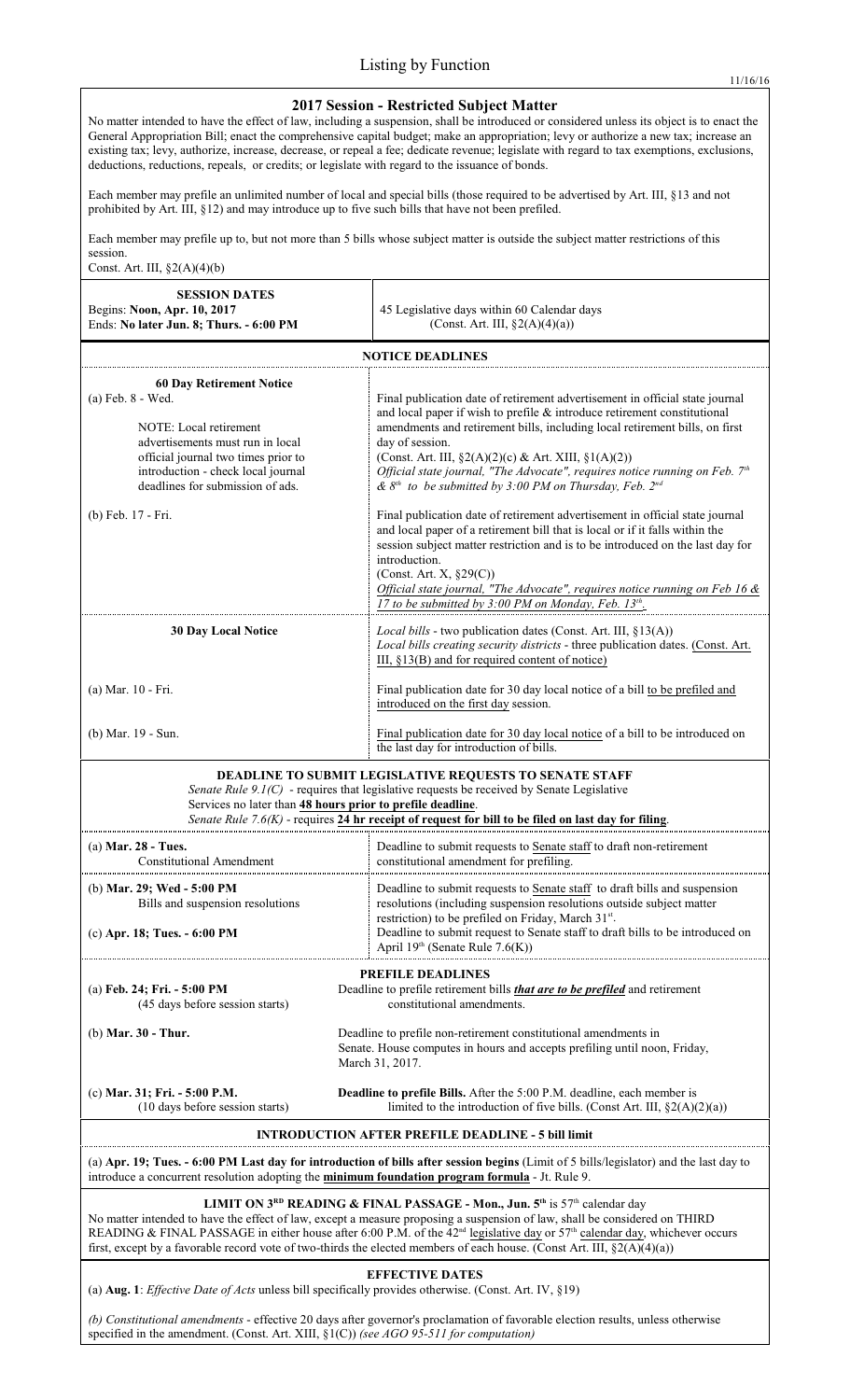#### **2017 Regular Session** 11/1/16 **Requirements for Legislative Instruments**

# **1. SESSION SUBJECT MATTER PROHIBITION** - Const. Art. III, §2(A)(4)(b)

No matter intended to have the effect of law, including a suspension, shall be introduced or considered unless its object is to enact the General Appropriation Bill; enact the comprehensive capital budget; make an appropriation; levy or authorize a new tax; increase an existing tax; levy, authorize, increase, decrease, or repeal a fee; dedicate revenue; legislate with regard to tax exemptions, exclusions, deductions, reductions, repeals, or credits; or legislate with regard to the issuance of bonds.

# **2. LEGISLATIVE INSTRUMENTS TO BE PREPARED BY SENATE LEGISLATIVE STAFF**

#### *Senate Rule 7.6(A):*

*"All legislative instruments shall be prepared for introduction by the staff of the Senate or the House of Representatives . . . . "*

### *Senate Rule 7.6(K):*

*"During a regular session, a request for legislation that is to be introduced on the last day for introduction of matters having the effect of law shall be received by Senate Legislative Services staff not later than 6:00 p.m. on the day prior to the last day for introduction."*

#### *Senate Rule 9.1(C):*

*"A request for legislation that is to be prefiled must be received by Senate Legislative Services staff not later than forty-eight hours prior to the prefiling deadline applicable to the instrument being requested."*

## **3. REQUIRED PREFILING:**

## **CONSTITUTIONAL AMENDMENTS:**

(a)(i) Non-retirement constitutional amendments to be prefiled at least 10 days prior to start of legislative session -  $10<sup>th</sup>$ calendar day is Thursday, March 30, 2017. (Const. Art. XIII, §1(A)(1))

*House of Representatives computes this ten-day period in 24-hour increments and accepts constitutional amendment prefiling until NOON on Friday, March 31, 2017.*

(ii) Retirement constitutional amendments are to be prefiled no later than 5:00 P.M. on  $45<sup>th</sup>$  calendar day prior to first day of session - 45<sup>th</sup> calendar day is Friday, February 24, 2017, subject to 60 day notice provisions. (Const. Art. XIII, §1(A)(2))

## **BILLS**

(a)(i) **Retirement bills,** *that are to be prefiled*, are to be prefiled no later than 5:00 P.M. on 45<sup>th</sup> calendar day prior to first day of session - 45<sup>th</sup> calendar day is Friday, February 24, 2017, subject to 60 day notice provisions. (Const. Art. III, §2(A)(2)(c))

(ii) Bills To Be Prefiled no later than 5:00 PM, Friday, March 31, 2017 (10<sup>th</sup> calendar day prior to first day of the regular session - Const. Art. III, §2(A)(2)(b).

(iii) After prefile deadline, no member may introduce more than five bills, except as provided in Joint Rule No. 20 - Const. Art. III,  $\S2(A)(2)(a)$ .

(b)(i) **Bills Not Prefiled**: Deadline to introduce *bills, including restricted subject matter retirement bills, that were not prefiled* is 6:00 PM, Wednesday, April 19, 2017 - Const. Art. III, §2(A)(4)(a).

*(ii) If wish to file a retirement bill, including a local retirement bill, that was not prefiled 45 days prior to the start of the session, it remains subject to the constitutional requirement for 60 day advertisement as well as the subject matter restriction for sessions in odd-numbered years or is a local retirement bill.*

## **4. PUBLICATION OF NOTICE TO INTRODUCE LEGISLATION**

## **(1) CONSTITUTIONALLY REQUIRED NOTICES**

*(a) General Rule* - Const. Art. III, §13(A) - Notice to be published on **two** separate days in official journal of locality without cost to the state with the last publication date being at least **thirty** days prior to introduction of the bill. If a Senate instrument is prefiled, the date of introduction is the first day of the session. Notice must state the substance of the bill and the bill itself must recite that notice was published.

*(b) Special District* - Const. Art. III, §13(B) - When creating a special district, the primary purpose of which includes aiding in crime prevention and adding to security of district residents through increased presence of law enforcement personnel or otherwise promoting and encouraging security in the district, then local notice is required to be published on **three** separate days in official journal of locality in which special district is located - last publication date to be at least **thirty** days prior to bill introduction.

*(c) Retirement Bills & Retirement Constitutional Amendments* - Const. Art. X, §29(C) - Notice to introduce a proposal to effect any change in *existing laws or constitutional provisions* relating to any retirement system for public employees shall be introduced in the legislature unless notice of intention to introduce the proposal has been published, without cost to the state, in the official state journal on two separate days - last publication date shall be at least 60 days prior to introduction.

(i) Retirement notice to be published in Baton Rouge's *The Advocate* on two separate days without cost to the state with the last publication date being at least sixty days prior to introduction of the bill. Due to publication dates of *The Advocate*, notice must be submitted three working days before the first publication date.

*(ii) Retirement bills that are to be prefiled shall be prefiled for introduction* by 5:00 PM on the  $45<sup>th</sup>$  calendar day prior to the start of the session (Const. Art. III, Sec. 2(A)(2)(c)) -  $45<sup>th</sup>$  calendar day is Friday, February 24, 2017.

*Each Senate retirement bill to be prefiled for introduction on the first day of the*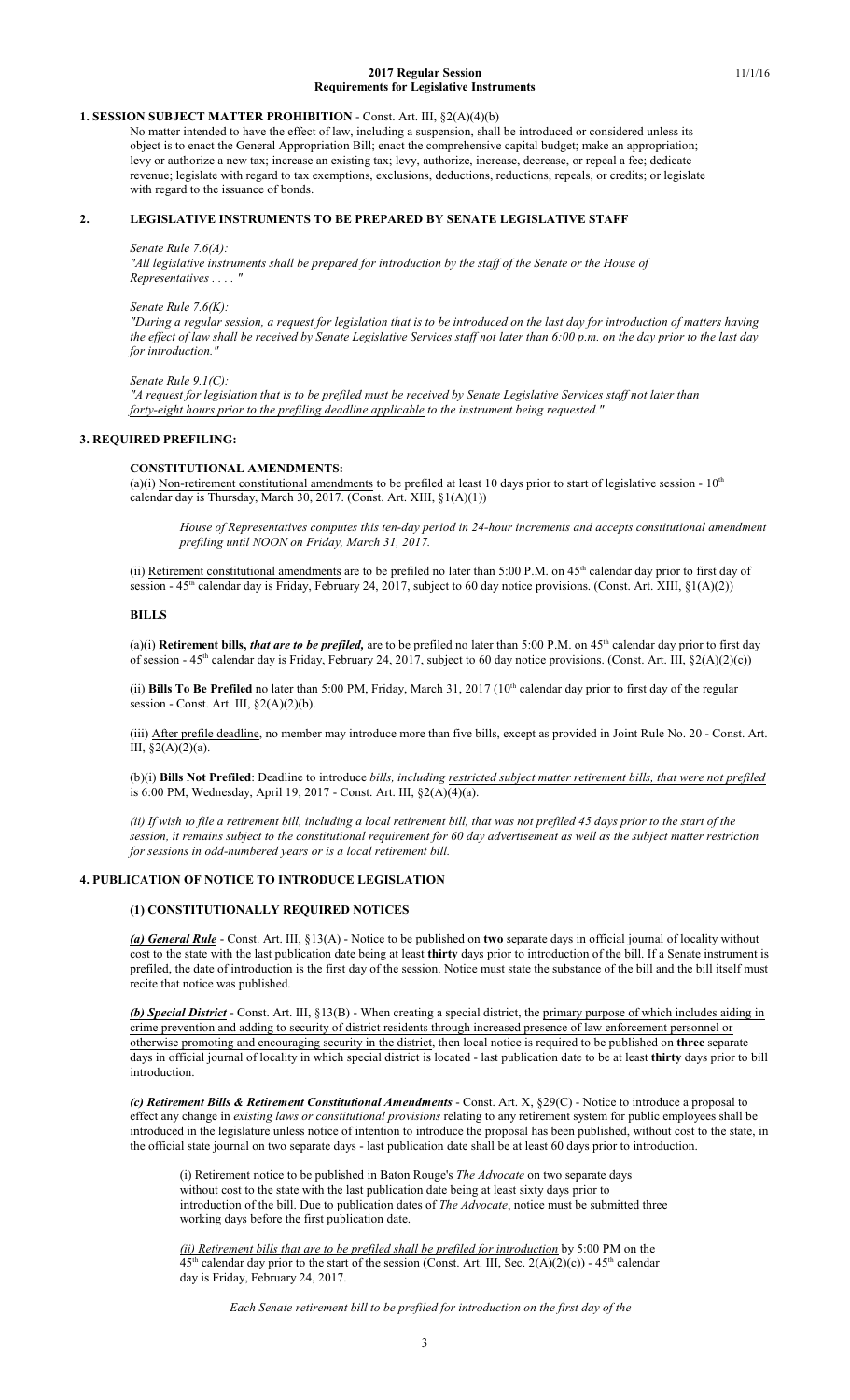*session is to be accompanied with evidence that the appropriate notices have been published or that the second date of publication of the notice will occur 60 days prior to the first day of the session.*

*(iii) NOTE: Dual Publication* - local retirement bills affecting **only** a city or strictly local system, are required to be advertised in both local journal and official state journal.

**(d)(i) IMPORTANT NOTE**: *Publication dates listed are based on official journals that are published on a "daily" basis. If your locality has an official journal that is published "weekly" then the deadlines for publication should be adjusted accordingly. Some newspapers require submission of an item to the newspaper a number of days in advance of the actual publication date - you should be aware of these time lines.*

(ii) Secretary of the Senate will accept bills with local notice for prefiling on or before Friday, March 31st upon receipt of proof that local notice has been published and that the appropriate time period has expired after the last publication date or that it will expire prior to the **first** day for introduction of bills (April 10<sup>th</sup>).

(iii) Clerk of the House will accept bills with local notice for prefiling on or before Friday, April 3<sup>rd</sup> upon receipt of proof that local notice has been published and that the appropriate time period has expired after the last publication date or will expire prior to the **last** day for introduction of bills (April 19<sup>nd</sup>).

# **(2) STATUTORILY REQUIRED NOTICES**

(a)(i) **Assessor's Expense Allowance Notice** - R.S. 47:1908(D). No change in an assessor's expense allowance unless the assessor sends notice of intent to the school board and parish governing authority that are affected stating the amount of the change.

(ii)Notice to be sent by certified mail at least 10 days prior to convening of the legislative session - last day to give this notice is Thursday, March 30, 2017. Evidence of notice to be exhibited to the legislature before passage of the bill and the bill must recite that notice was given.

### (b)(i) **Assessor Compensation** (R.S. 47:1907.1), **Sheriff Compensation** (R.S. 13:5521(E)), **School Board Member Compensation** (R.S. 17:56(D)), **Parish Portion of Registrar of Voters, Deputy Registrar, or Confidential Assistant Compensation** (R.S. 18:55(B)/59(D)):

(ii) No bill to change compensation of assessor, sheriff, school board member, or local portion of salary of registrar of voters, or chief deputy registrar, confidential assistant to registrar, unless notice published on 2 separate days in official journal of locality without cost to the state with the last publication date being at least 30 days prior to introduction of the bill.

(iii) If *all assessors, sheriffs, or school board members* in the state are affected, then notice shall *also* be published in the official journal of the state on 2 separate days without cost to the state - *The Advocate* in Baton Rouge is official state journal. Each notice is to state the amount of the change and certification of publication is to be attached to the bill.

(iv) Notice as to assessors, sheriffs, and school board members must state the amount of the change and bill is to recite that the notice has been given with certification of publication attached to bill when introduced.

## **5. FISCAL NOTES**

(a) Every bill, joint resolution, and simple or concurrent resolution *affecting the receipt, expenditure, or allocation of funds* of the state or of a political subdivision, or which would *authorize issuance* of general obligation bonds or other general obligations of the state for capital outlay, must have attached to it, prior to committee consideration, a fiscal note giving a reliable estimate of the fiscal effect of the measure. Author of bill is responsible for obtaining fiscal note from legislative fiscal officer, either directly or through the staff. (Joint Rule No. 4)

(b) Every bill, joint resolution, and simple or concurrent resolution, and every amendment thereto, *which appropriates monies for capital outlay* purposed must have attached to it, prior to consideration, a fiscal note with the worksheet of each fiscal note to include a feasibility study and needs assessment (Senate Rule No. 7.14). If directed by the Senator, Senate Documents & Records will order a fiscal note.

## **6. ACTUARIAL NOTES**

Every bill, joint resolution, and simple or concurrent resolution proposing a *change in the law as to any state, municipal, or parochial retirement system funded in whole or part from public funds* must have an actuarial note attached to it prior to committee consideration. Legislative actuary prepares actuarial notes (R.S. 24:521). If directed by the Senator, Senate Documents & Records will order an actuarial note.

## **7. APPROPRIATIONS TO PAY JUDGMENTS AGAINST STATE**

The House Appropriations Committee requires a certified copy of final judgment or settlement in the case and proof of finality of judgement before committee action on any such bill. Per staff, as a guideline for persons seeking an appropriation to pay a judgment against the state, one should provide the following to staff: (a) confirmation of a final judgment or settlement; (b) if a consent judgment, then a certified true copy is needed from the plaintiff's counsel; (c) if interest is awarded and the date is not specified, then a certified copy of the petition in order to show the date of demand; and (d) if costs or expert fees are awarded but not enumerated in the judgment, the a certified true copy of the order to fix costs should be sent to House staff. House staff will obtain affidavits of finality from the Attorney General's office.

### **8. MISCELLANEOUS REQUIREMENTS REGARDING STATUTORY ENACTMENTS**

## *(a) New Judgeships.*

R.S. 13:61 - Judicial Council of the Supreme Court of Louisiana determines necessity of creating any new judgeship and provides information to appropriate legislative standing committee as to the necessity of creating a new judgeship. *Requests for new judgeships should be submitted to the Judicial Council by October 1st .*

### *(b) New court cost or fee or increase in existing court cost or fee.*

R.S. 13:62 - No enactment of a law providing for a new court cost or fee or to increase an existing court cost or fee unless first submitted to the Judicial Council of the Supreme Court for review and recommendation to the legislature. *Requests involving court costs should be submitted to the Judicial Council by January 15 th .*